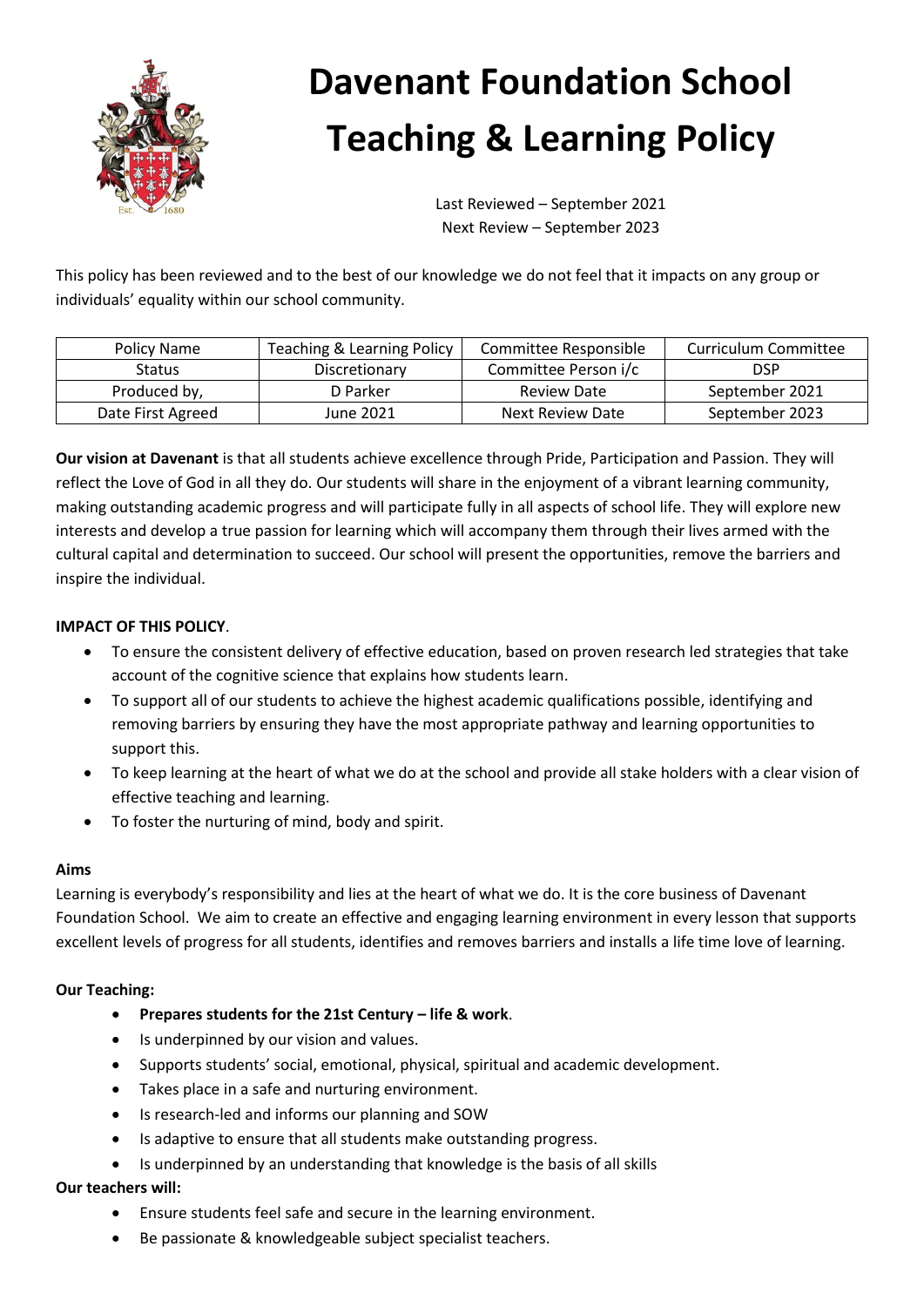- Aim to improve student literacy
- Constantly aim to challenges misconceptions.
- Use high level questioning skills to ensure quality learning takes place.
- Use quality assessment and feedback to further inform learning and progress.
- Adapt to the needs of individuals whatever their ability.
- Continue to strive to better understand learning through CPD and research-based evidence.
- Give high quality feedback to help improve performance

### **At Davenant we understand that learning requires a partnership between Teachers and Students.**

| <b>LEARNING</b>                                                   |                                 |  |  |
|-------------------------------------------------------------------|---------------------------------|--|--|
| A Partnership between                                             |                                 |  |  |
| <b>Teachers</b>                                                   | <b>Students</b>                 |  |  |
| Understand the centrality of                                      | Come to every lesson            |  |  |
| Making students think.                                            | Positively                      |  |  |
| The principles of Cognitive Load Theory                           | Prepared                        |  |  |
| Moving knowledge from the working memory to the long-term         | Committed                       |  |  |
| memory.                                                           | Equipped                        |  |  |
| The importance of mastery.                                        | Skilled                         |  |  |
| Engagement & Creativity.                                          | Feeling supported,<br>$\bullet$ |  |  |
| High quality questioning.                                         | safe and valued                 |  |  |
| Disciplinary Specific Literacy                                    |                                 |  |  |
| Challenging all students, every lesson through adaptive teaching. |                                 |  |  |
| Positive relationships.                                           |                                 |  |  |
| <b>Strong Assessment of Learning</b>                              |                                 |  |  |
| Consistent routines, high expectations and effective classroom    |                                 |  |  |
| management                                                        |                                 |  |  |

#### **Research**

Davenant Lessons will be based on a secure understanding of effective research-led strategies based on cognitive science. These are summarised on the T&L Policy Summary – **Appendix 1**. This is a working document that all teachers will have access to which will evolve as part of the school's pedagogy.

#### **Roles and Responsibilities:**

- **Teachers** have a responsibility to keep up to date both with research led teaching and learning and any relevant knowledge in their subject areas.
- **Heads of Department** have responsibility to ensure the schools approach to teaching and learning is being practiced across the department, that all members of the department are led and supported through quality CPD to improve as practitioners and subject specialists. They will monitor T&L within their department identifying the needs of their staff and ensuring bespoke and relevant CPD takes place**.**
- **Heads of Year** are responsible for academic mentoring and supporting students to work with their subject teachers to identify and remove barriers to improve learning and progress.
- **Senior Leaders** have a responsibility to ensure that the teaching and learning policy is adhered to across the school through monitoring and supporting each of the middle leaders through line management and whole school monitoring. They are also responsible to ensure that T&L CPD is central to the schools meeting structure and that adequate time is made available for HOD and lead specialists to work with teachers and support staff.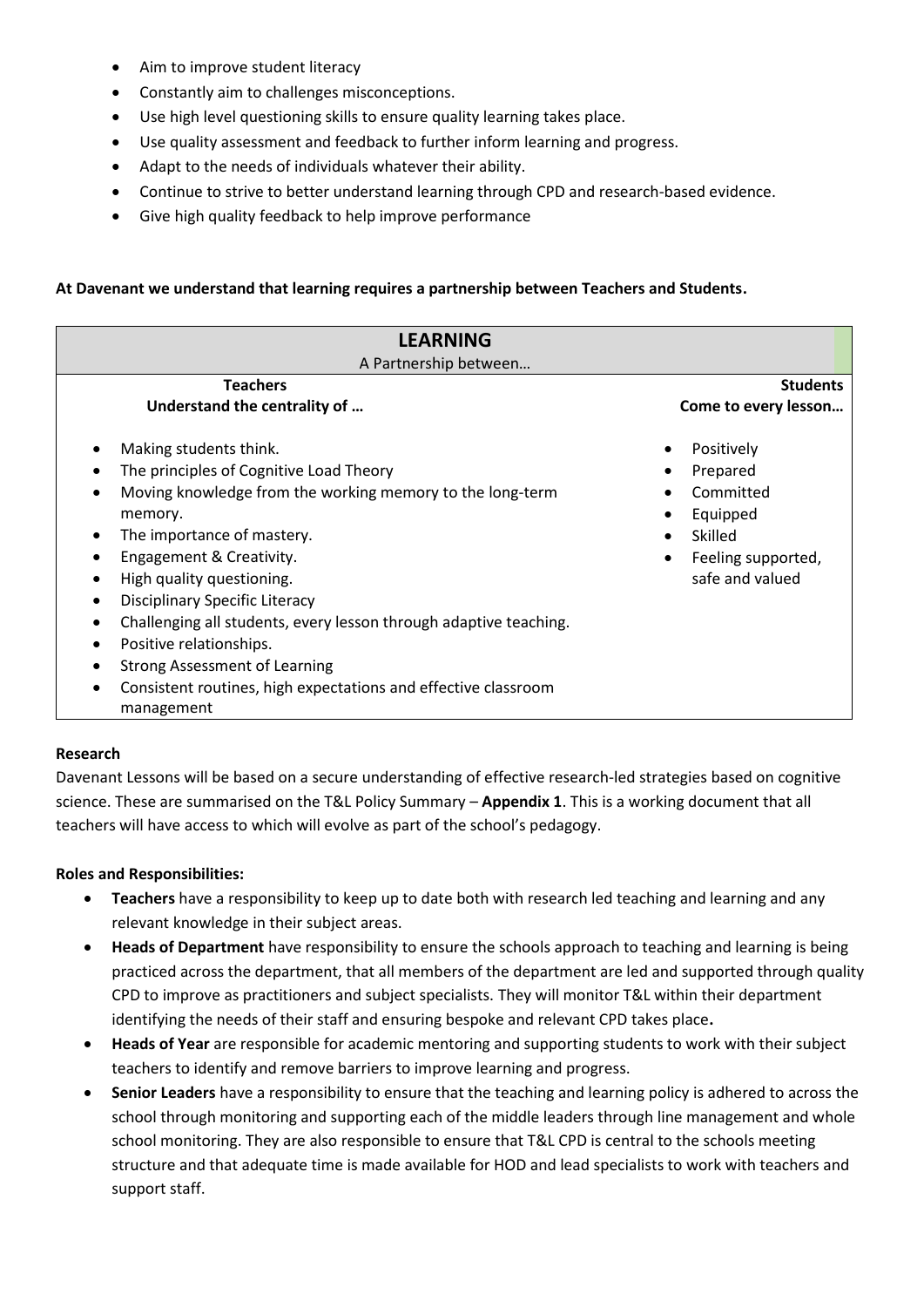They will evaluate the effectiveness and consistency of delivery of the Teaching and Learning Policy by;

- o Discussing it as a standing item during all line management meetings
- o Ensuring the lesson observations are purposeful and reflective
- o Monitoring feedback and assessment
- o Analysing student progress and attainment data to inform improvements
- o Valuing 'student voice' feedback
- o Reviewing exam results and using the schools self-evaluation process to inform improvements in T&L
- **The Governing Body** is responsible for monitoring the quality of teaching and learning through reports on student progress, examination results and CPD (to the Curriculum Committee) and through discussion with HoTLAs through link Governor visits.

## **Continued Professional Development (CPD)**

- High quality CPD for all staff is an integral part of developing teaching and learning at Davenant. The programme is structured and planned by continued self-evaluation both at department and a school level.
- Teachers have a responsibility for managing their own CPD through self-reflection and working with their Heads of Department.
- Heads of Departments lead Subject relevant CPD and support the whole school approach in their department by recognising the needs of their staff and arranging relevant and targeted training.
- The programme aims to meet the needs of all teachers, at whatever point in their career, to ensure that their teaching is engaging and effective. Support of teachers T&L will be modelled on the adoption of the appropriate research-informed strategies for their subject.
- All staff are expected to share good practice and support each other both in department and across the school
- Teacher Appraisal is fully integrated and can be used as a mechanism to support colleagues in improving their practice and therefore raising standards.

## **Related Documents;**

- Strategic & Development Plan 2021-2025
- $\triangleright$  School Aims & Ethos and Vision statements.
- $\triangleright$  Code of Conduct for students
- > Home-School Agreement
- $\triangleright$  ICT Network Policy
- $\triangleright$  Curriculum Policy
- $\triangleright$  Assessment Policy
- $\triangleright$  Special Educational Needs Policy
- $\triangleright$  Examinations Policy
- $\triangleright$  Behaviour Management Policy
- $\triangleright$  Homework Policy
- $\triangleright$  Professional Development Policy
- $\triangleright$  Equal Opportunities Policy
- $\triangleright$  Annual Curriculum Plans